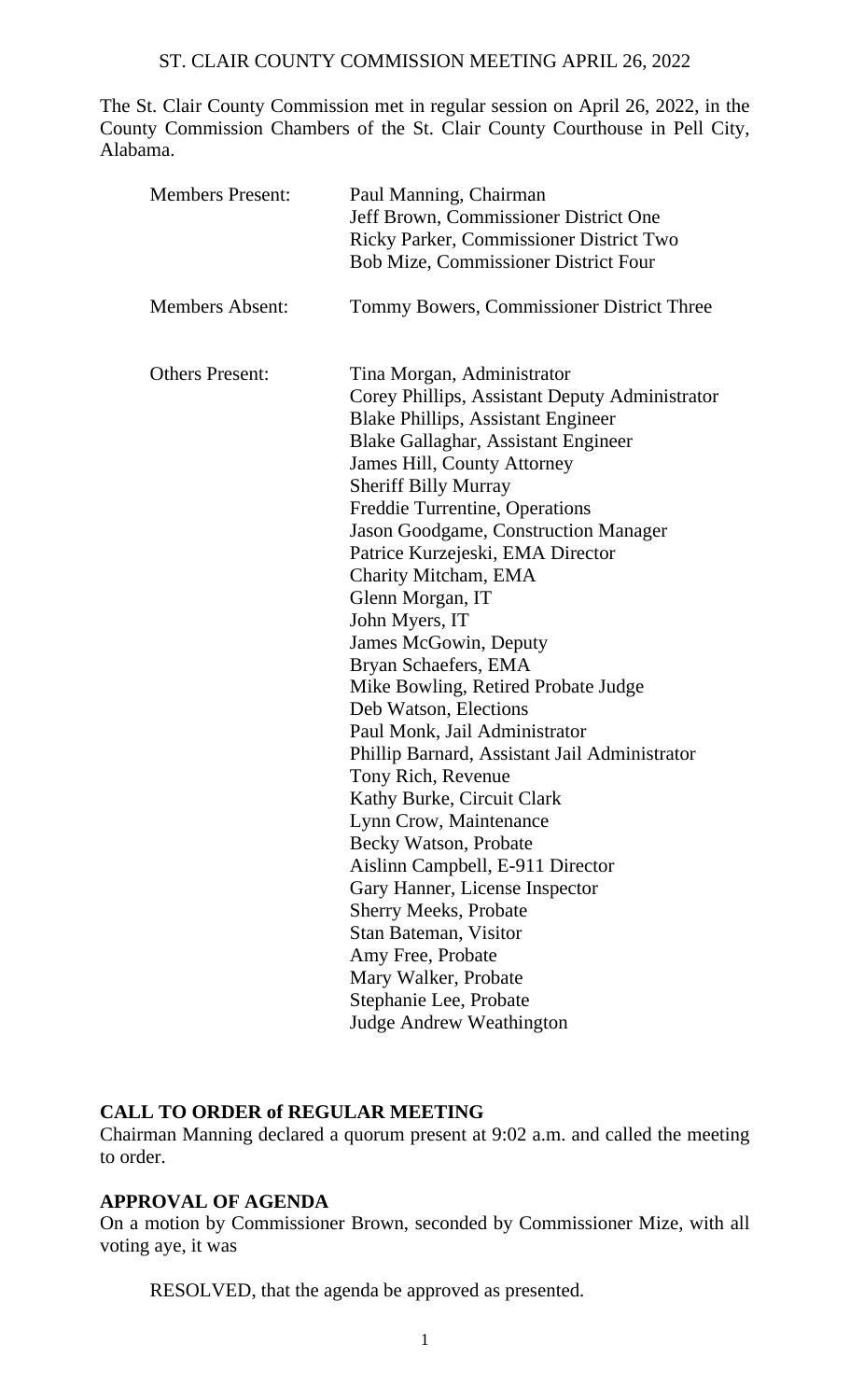### **APPROVAL OF MINUTES**

On a motion by Commissioner Parker, seconded by Commissioner Brown, with all voting aye, it was

RESOLVED, that the minutes of the regular meeting on April 12, 2022, be approved.

#### **ASSISTANT ENGINEER'S REPORT**

The first item of the Engineer's report was to approve a Project Resolution 2022- 46 for CMAQ-0025(559) Intersection Improvement Project on US 411 at Park Avenue with ALDOT (Alabama Department of Transportation). On a motion by Commissioner Mize, seconded by Commissioner Brown, with all voting aye, it was

RESOLVED, that Project Resolution 2022-46 for CMAQ-0025(559) Intersection Improvement Project on US 411 at Park Avenue with ALDOT is approved. (Resolution to be made a part of these minutes as Attachment #1)

The next item was to discuss approval to begin advertisement for nine (9) Seasonal Road Worker positions at a pay grade of nine (9). On a motion by Commissioner Brown, seconded by Commissioner Mize, with all voting aye, it was

RESOLVED, that the request from County Engineer to advertise for nine (9) Seasonal Road Worker positions at a pay grade of nine (9) is approved.

The next item was to discuss the request to create, post  $\&$  hire an Engineering Technician position for the Road department at a pay grade of twenty (20). On a motion by Commissioner Mize, seconded by Commissioner Parker, with all voting aye, it was

RESOLVED, that the request to create, post & hire an Engineering Technician position for the Road department at a pay grade of twenty (20) is approved. (Job description to be made a part of these minutes as Attachment #2)

The next item was to discuss paying an invoice without a purchase order to Norfolk Southern RR for engineering review work done at the Sweat Road RR crossing in the amount of \$7,483.06. On a motion by Commissioner Brown, seconded by Commissioner Parker, with all voting aye, it was

RESOLVED, that paying an invoice without a purchase order to Norfolk Southern RR for engineering review work done at the Sweat Road RR crossing in the amount of \$7,483.06 is approved.

### **ADMINISTRATOR'S REPORT**

The first item of the administrator's report was to discuss approving travel requests as presented in the work session. On a motion by Commissioner Parker, seconded by Commissioner Brown, with all voting aye, it was

RESOLVED, that the travel requests as presented in the work session are approved. (List to be made a part of these minutes as Attachment #3)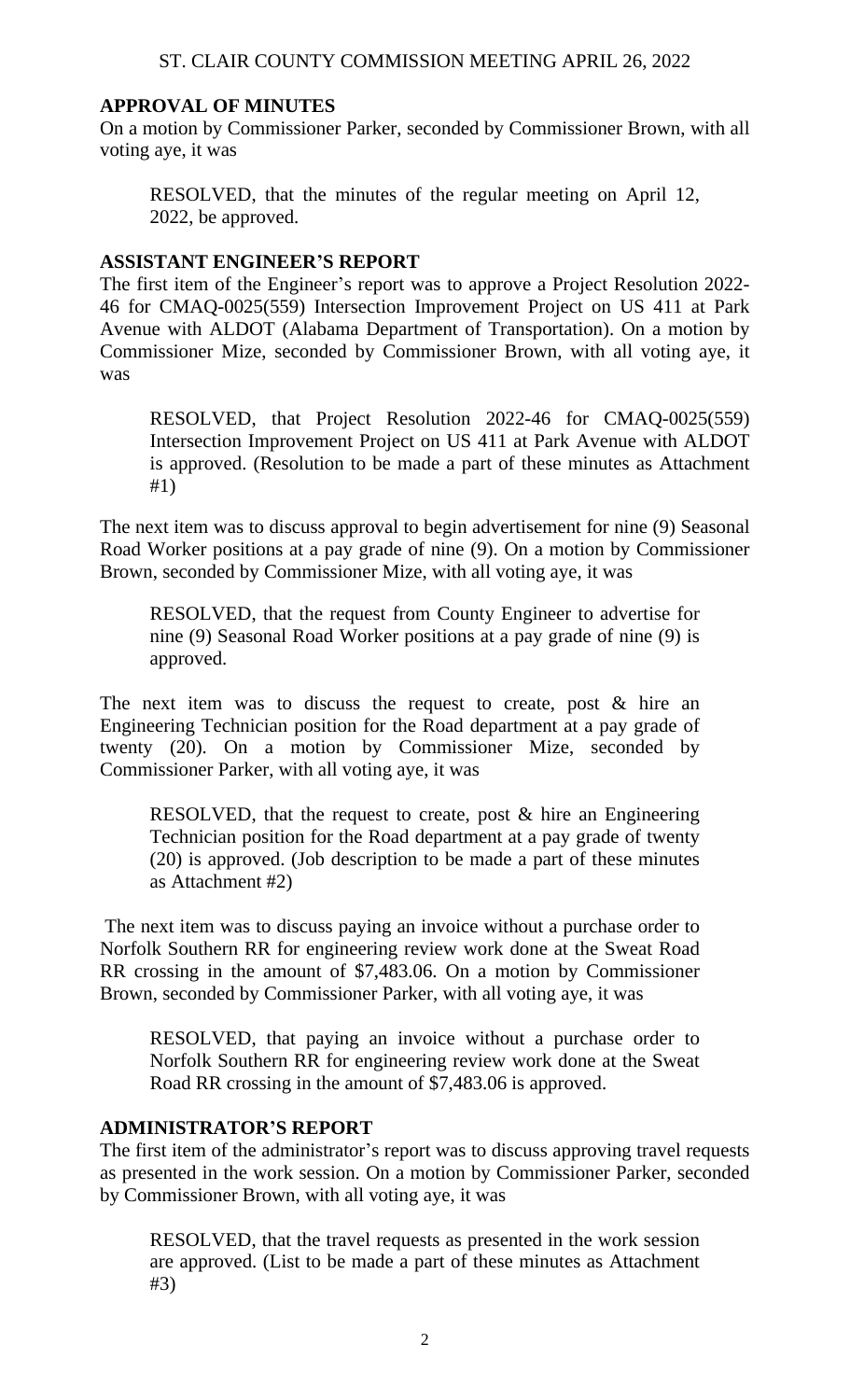## **COUNTY ATTORNEY'S REPORT**

The first item of the County Attorney's report was to approve the creation of a membership program for the Arena.

RESOLVED, that the creation of a membership program for the Arena is approved. (Document to be made a part of these minutes as Attachment #4)

#### **OLD BUSINESS**

The first item of the old business was to discuss the request of Rivers Edge Marina, Inc., for approval of a 020-Restaurant Retail Liquor for Rivers Edge Marina, Inc., located at 79 Rabbit Branch Circle Cropwell, AL 35054 tabled from the Commission meeting on April 12, 2022. On a motion by Commissioner Mize, seconded by Commissioner Parker, with all voting aye, it was

RESOLVED, that the request of Rivers Edge Marina, Inc., for a 020- Restaurant Retail Liquor for Rivers Edge Marina, Inc., located at 79 Rabbit Branch Circle Cropwell, AL 35054, tabled from the April 12, 2022, meeting be approved.

#### **NEW BUSINESS**

The first item of new business was to discuss amending the probationary period in handbook, extending it twelve (12) months. On a motion by Commissioner Mize, seconded by Commissioner Parker, with all voting aye, it was

RESOLVED, that extending the probationary period in the handbook twelve (12) months be amended.

The next item was to discuss adopting Resolution 2022-42 for Probate Judge Mike Bowling's retirement. On a motion by Commissioner Parker, seconded by Commissioner Brown, with all voting aye, it was

RESOLVED, that adopting Resolution 2022-42 for Probate Judge Mike Bowling's retirement is approved. (Resolution to be made a part of these minutes as Attachment #5)

The next item was to discuss adopting Resolution 2022-43 on Bryan Schaefers retirement. On a motion by Commissioner Mize, seconded by Commissioner Parker, with all voting aye, it was

RESOLVED, that adopting Resolution 2022-43 on Bryan Schaefers retirement is approved. (Resolution to be made a part of these minutes as Attachment #6)

The next item was to discuss adopting Resolution 2022-44 proclaiming the week of May 1-7, 2022, National Correctional Officers Week. On a motion by Commissioner Parker, seconded by Commissioner Brown, with all voting aye, it was

RESOLVED, that adopting Resolution 2022-44 proclaiming the week of May 1-7, 2022, National Correctional Officers Week is approved. (Resolution to be made a part of these minutes as Attachment #7)

The next item was to discuss adopting Resolution 2022-45 to designate certain ARPA funds toward the construction of a jail. On a motion by Commissioner Mize, seconded by Commissioner Brown, with all voting aye, it was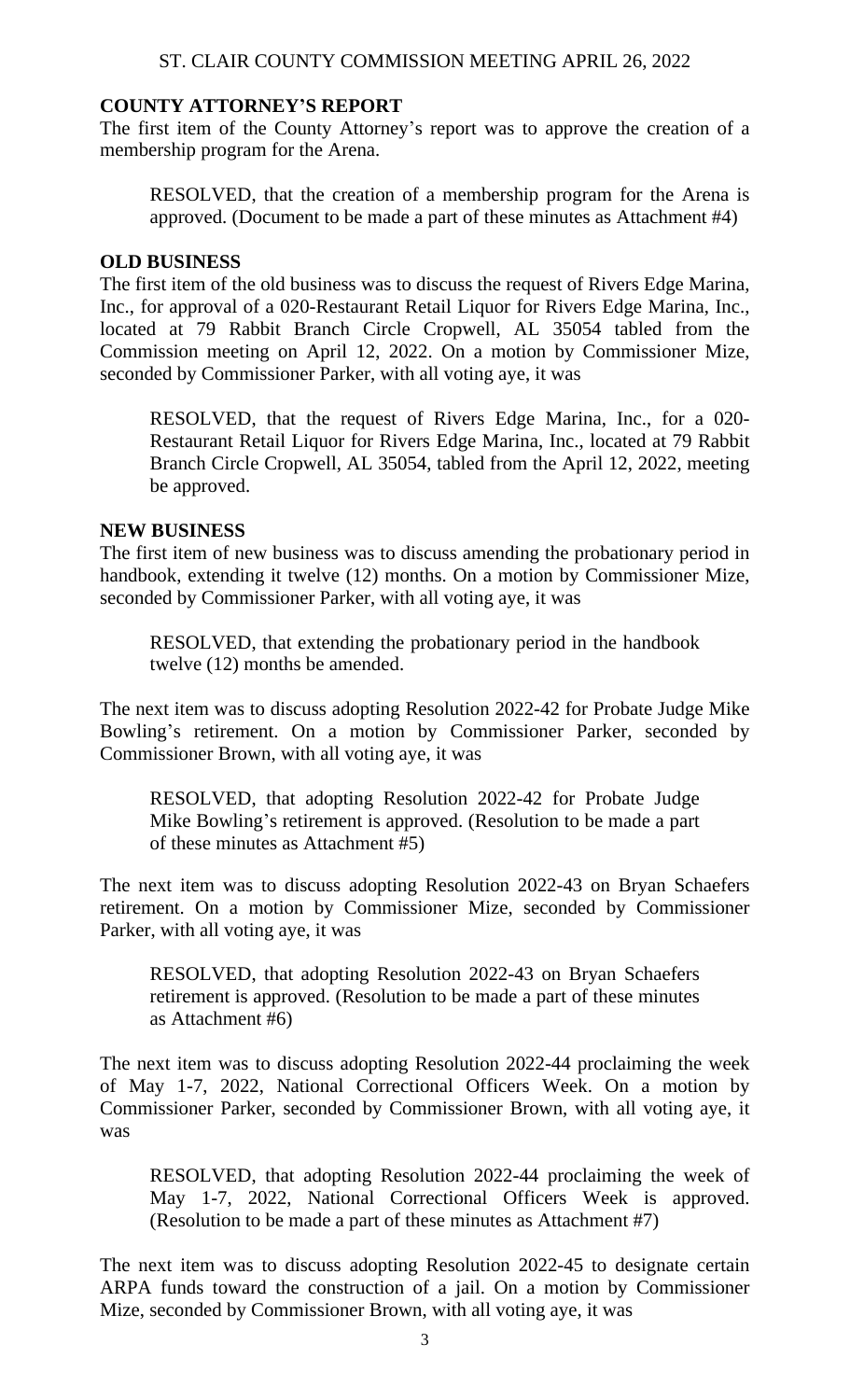RESOLVED, that adopting Resolution 2022-45 to designate certain ARPA funds toward the construction of a jail is approved. (Resolution to be made a part of these minutes as Attachment #8)

The next item was to discuss adopting Resolution 2022-47 to include the killing or serious injury of livestock as an offense applicable to section 3- 6A-4, Code of Alabama. On a motion by Commissioner Brown, seconded by Commissioner Mize, with all voting aye, it was

RESOLVED, that adopting Resolution 2022-47 to include the killing or serious injury of livestock as an offense applicable to section 3-6A-4, Code of Alabama is approved. (Resolution to be made a part of these minutes as Attachment #9)

The next item was to discuss the Go-To-Meeting Contract renewal for three (3) licenses. On a motion by Commissioner Mize, seconded by Commissioner Brown, with all voting aye, it was

RESOLVED, that the Go-To-Meeting Contract renewal for three (3) licenses is approved. (Contract to be made a part of these minutes as Attachment #10)

The next item was to discuss approval of the request of Ashley Hay, Asset Manager, to apply for a Wal-Mart grant for the Sheriff's department. On a motion by Commissioner Parker, seconded by Commissioner Brown, with all voting aye, it was

RESOLVED, that the request of Ashley Hay, Asset Manager, to apply for a Wal-Mart grant for the Sheriff's department is approved.

The next item was to discuss approval of a Kyocera maintenance agreement for one year in the EMA office in the amount of \$304.00. On a motion by Commissioner Mize, seconded by Commissioner Parker, with all voting aye, it was

RESOLVED, that a Kyocera maintenance agreement for one year in the EMA office in the amount of \$304.00 is approved. (Contract to be made a part of these minutes as Attachment #11)

The next item was to discuss approval of the request of Sheriff Murray to extend the temporary, full-time position (65-day duration). On a motion by Commissioner Brown, seconded by Commissioner Mize, with all voting aye, it was

RESOLVED, that the request of Sheriff Murray to extend the temporary, full-time position (65-day duration) is approved.

The next item was to discuss approval of the request of Sheriff Murray to hire a temporary, full-time deputy due to another employee (deputy) taking Military leave. On a motion by Commissioner Brown, seconded by Commissioner Mize, with all voting aye, it was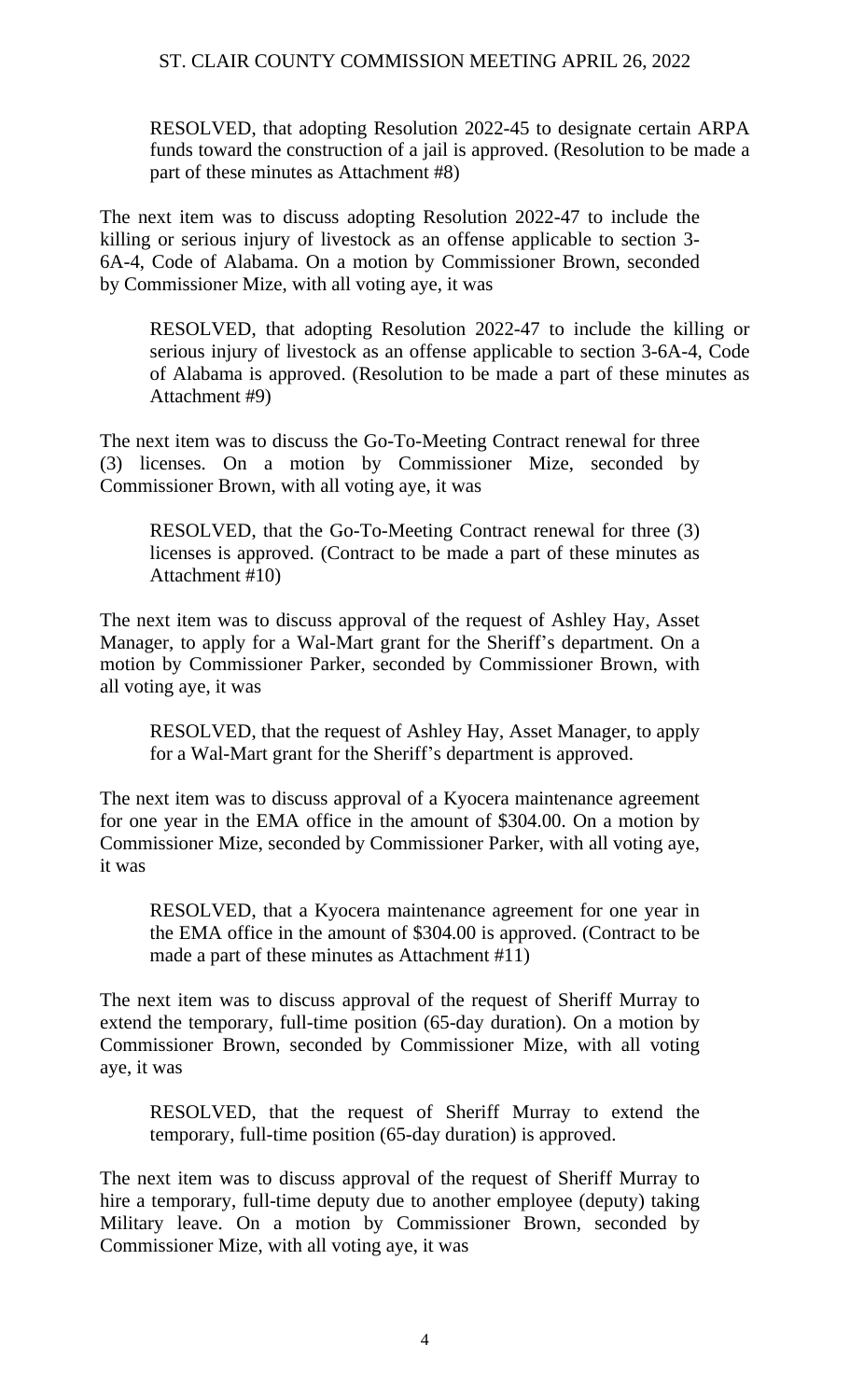RESOLVED, that the request of Sheriff Murray to hire a temporary, full-time deputy due to another employee (deputy) taking Military leave is approved.

The next item was to discuss approval of the request of Ken Crowe, Revenue Commissioner, to create, post & hire three (3) Occasional Revenue employee positions. On a motion by Commissioner Mize, seconded by Commissioner Brown, with all voting aye, it was

RESOLVED, that the request of Ken Crowe, Revenue Commissioner, to create, post & hire three (3) Occasional Revenue employee positions are approved. (Job description to be made a part of these minutes as Attachment #12) Note: Seasonal instead of Occasional employees.

The next item was to discuss approval of the request of Ken Crowe, Revenue Commissioner, to purchase two scanners in the amount of \$900.00 each. On a motion by Commissioner Brown, seconded by Commissioner Parker, with all voting aye, it was

RESOLVED, that the request of Ken Crowe, Revenue Commissioner, to purchase two scanners in the amount of \$900.00 each is approved.

The next item was to discuss approval of the request of Ken Crowe, Revenue Commissioner, to create, post & hire an Appraiser trainee (Real Property) position. On a motion by Commissioner Parker, seconded by Commissioner Brown, with all voting aye, it was

RESOLVED, that the request of Ken Crowe, Revenue Commissioner, to create, post & hire an Appraiser trainee (Real Property) position is approved. (Job description to be made a part of these minutes as Attachment #13)

The next item was to discuss approval of the request of Mitzi Carden, Juvenile Court, to pay an invoice out of the Juvenile Court services fund without a purchase order to Ragland screen-printing in the amount of \$332.00. On a motion by Commissioner Mize, seconded by Commissioner Brown, with all voting aye, it was

RESOLVED, that the request of Mitzi Carden, Juvenile Court, to pay an invoice out of the Juvenile Court services fund without a purchased order to Ragland screen-printing in the amount of \$332.00 is approved.

Informational item to be recorded in the minutes: Effective 4/18/22 Tracy Wolfe was promoted to the vacant Personal Property Appraiser II position.

Informational item to be recorded in the minutes: Promote Kelli Butts to the vacant Mapper II position, effective May 1, 2022.

### **Board Appointments**

None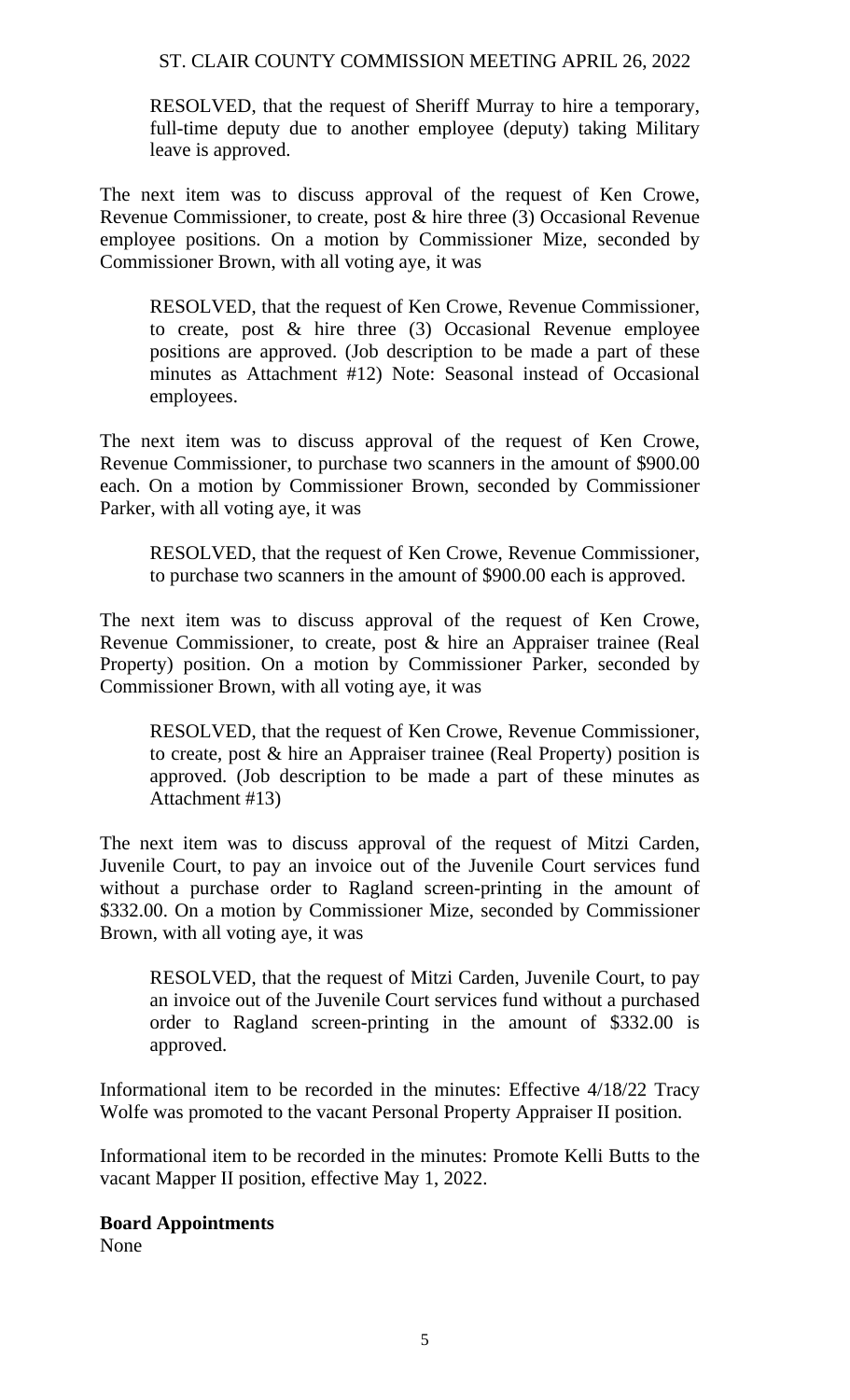The next item for discussion was to approve payment of the monthly bills. On a motion by Commissioner Mize seconded by Commissioner Brown, with all voting aye, it was

RESOLVED, that the monthly bills be approved for payment with the exception of those that are questioned by the Commission before the close of business today.

There being no further business, the meeting adjourned, subject to call, at approximately 9:15 a.m. On a motion by Commissioner Mize, seconded by Commissioner Parker, with all voting aye.

{SIGNATURE PAGE TO FOLLOW}